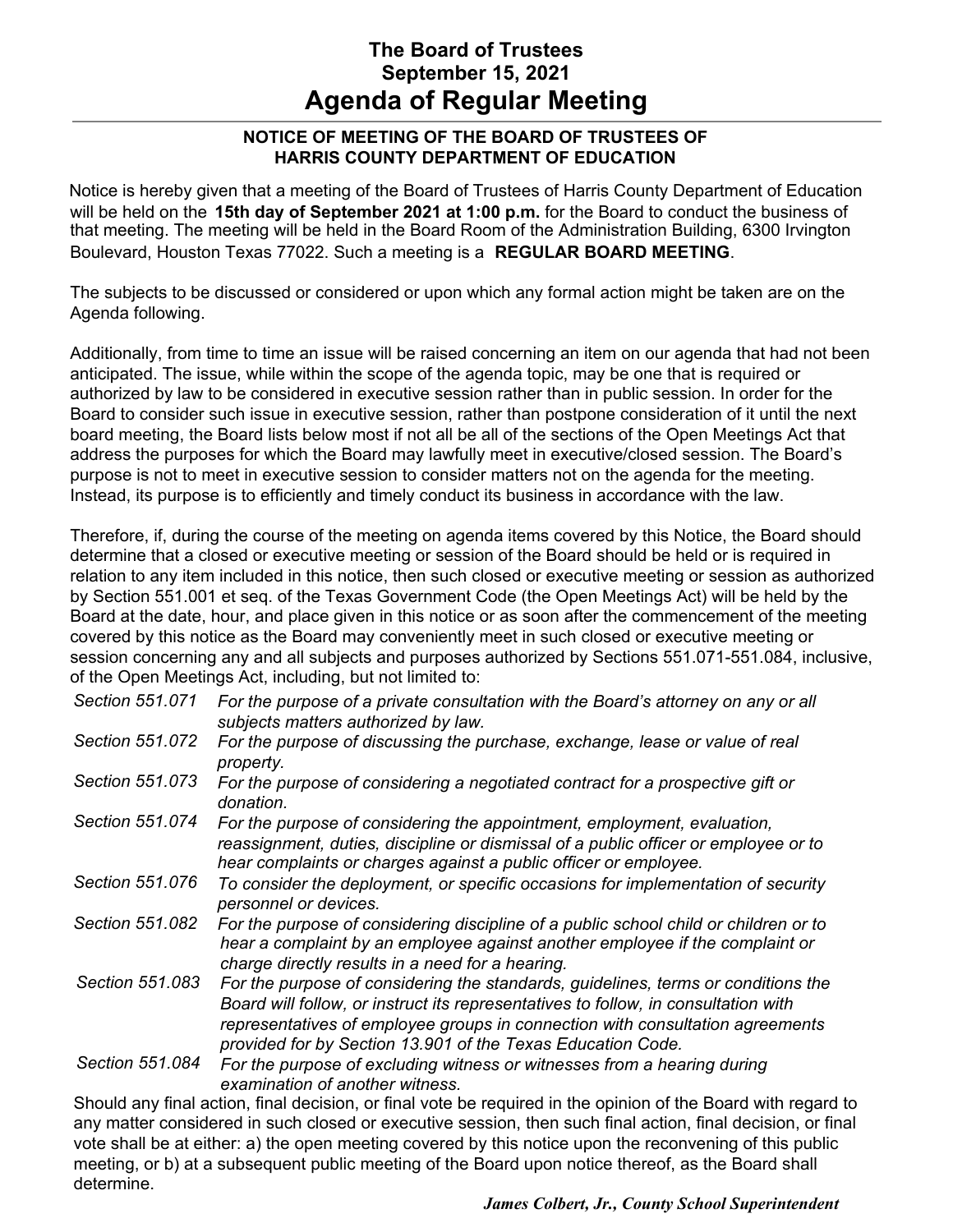

A Regular Meeting of the Board of Trustees of Harris County Department of Education will be held September 15, 2021, beginning at 1:00 p.m. in the Board Room of the Administration Building, 6300 Irvington Boulevard, Houston, Texas, 77022.

The subjects to be discussed or considered or upon which any formal action may be taken are as listed below. Items do not have to be taken in the order shown on this meeting notice.

Unless removed from the consent agenda, items identified within the consent agenda will be acted on at one time.

- 1. **Invocation** Charlotte Manning, Information Technology Services
- 2. **Pledge of Allegiance to the Texas flag** Taneeka Henderson, Information Technology **Services**
- 3. **Pledge of Allegiance to the US flag** Taneeka Henderson, Information Technology **Services**
- 4. **Public Hearing** for the purpose of considering the proposed Tax Rate of \$0.004990 per \$100 assessed property value for Tax Year 2021 (Fiscal Year 2021-2022). The no-new-revenue-rate (NRRR) has been calculated at \$0.004807 per \$100 assessed property value. The recommended tax rate is below the voter approval rate (VAR) of \$0.005202.
- 5. **Open Forum** Gov't Code 551.003 (5) Public Participation. Pursuant to Policy BED (Local), a citizen who wishes to speak may do so by completing a participation request card available at the Board room at least 10 minutes prior to a regular Board meeting.

#### 6. **Reports and presentations**

- A. **Employee of the Month**  Natasha Truitt, Executive Director of Human Resources
- B. **Superintendent Monthly Report** James Colbert, Jr.
- C. **Annual Division Update on Technology** Lowell Ballard, Director of Information Technology **Services**
- D. **Other reports from Board members** concerning attendance or participation in a board or HCDE-related conference, event, activity, or committee; accolades for an HCDE staff member or other deserving person.
- E. **Report of Board Committees** Committee Chairs
- F. **Monthly Financial Reports through 08/31/2021** Dr. Jesus Amezcua, Assistant Superintendent for Business Services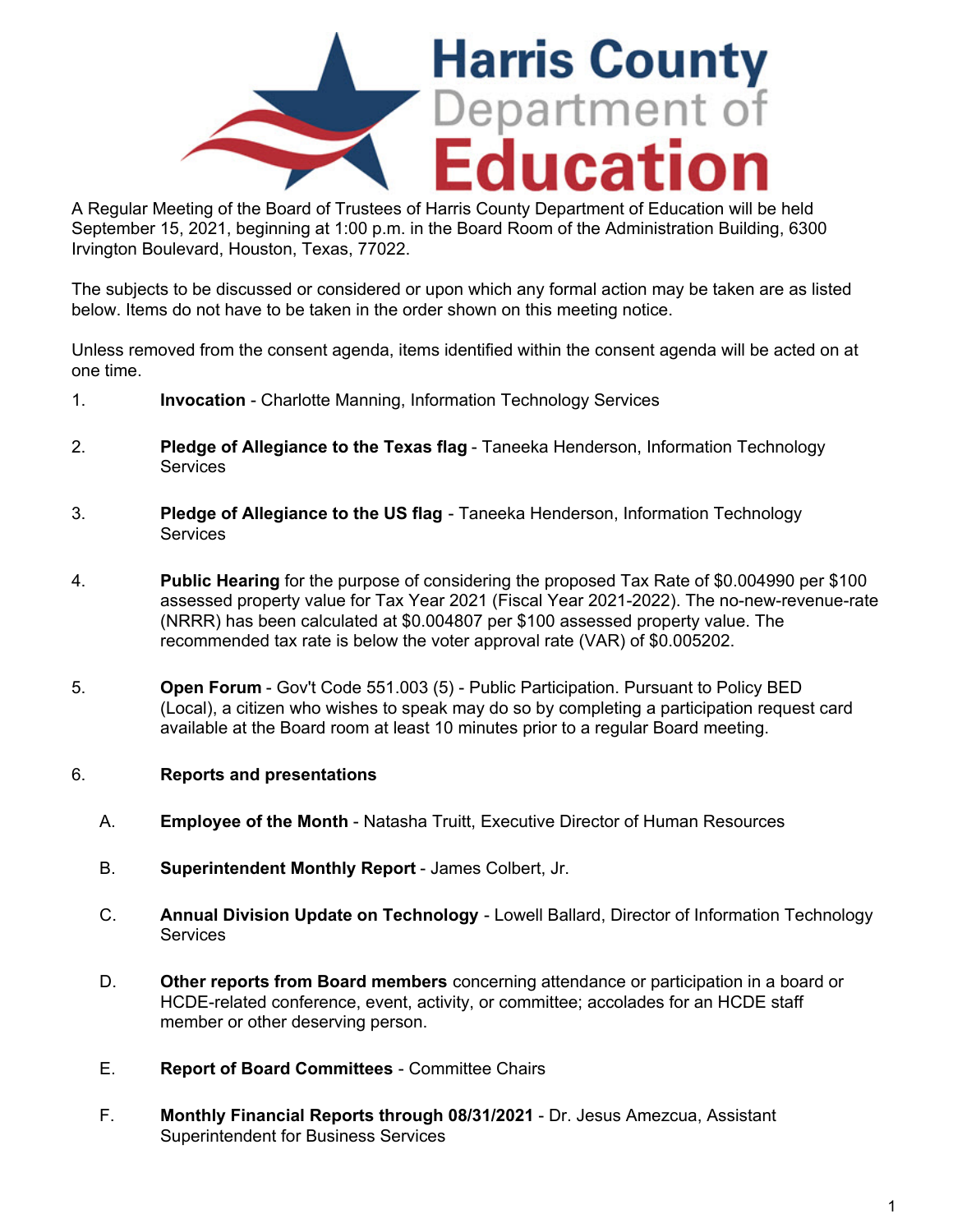G. **Presentation of 2021 Annual Achievement of Excellence in Procurement Award** - Dr. Jesus Amezcua, Assistant Superintendent for Business Services.

# 7. **ACTION ITEMS - CONSENSUS**

- A. Consider ratification/approval of the following Business Services items:
	- 1. Disbursement Report
	- 2. Budget Amendment Report
	- 3. Monthly Investment Report for August 2021
- B. Consider ratification/approval of the following Board Meeting Minutes:
	- 1. 08/13/2021 Governmental Relations Committee Meeting
	- 2. 08/18/2021 Board Meeting
- C. Consider ratification/approval of the following grant awards:
	- 1. **Approval to submit a budget revision grant request application in the amount of [\\$23,167.60](https://23,167.60) to the U.S. Department of Health and Human Services (HHS)**, Office of Head Start (OHS) to purchase SPOT vision instruments and supplies to conduct required hearing screening for infants and toddlers; Early Head Start-Child Care Partnerships award notice 06HP000311.
	- 2. **Acceptance of funds from the Dallas College Foundation (DCF) and the Center for Transforming Alternative Preparation Pathways (STAPP) for the Educator Certification and Advancement (ECA) division** for a three-year CTAPP Transformation Fellowship Project in the amount of \$150,000 (\$50,000 per year) for the period of 08/01/2021 through 07/30/2024.
	- 3. **Approval of the First Amendment to the Memorandum of Understanding between HCDE and the Education Foundation of Harris County relating to HCDE's Partners in Education Project and Tools for Teachers Program** to approve an additional 1,013 \$100 credit for Harris County ISD teachers to use to purchase classroom supplies and delegate authority to the Superintendent or his designee to negotiate, finalize, and execute said amendment.
- D. Consider ratification/approval of the following Interlocal Contracts:
	- 1. **Approval of Interlocal (revenue) contracts for FY 2022 for Therapy Services in the aggregate amount of \$5,422,851 with School-Based Therapy Services with the following districts:** Houston ISD (1501 students served in FY20) in the amount of \$2,375,575, KIPP Texas Public Schools - Houston (30 students served in FY20) in the amount of \$52,426; Cypress-Fairbanks ISD (1593 students served in FY20) in the amount of \$2,823,116; Barbers Hill ISD (58 students served in FY20) in the amount of \$98,952; and Dayton ISD (44 students served in FY20) in the amount of \$72,782.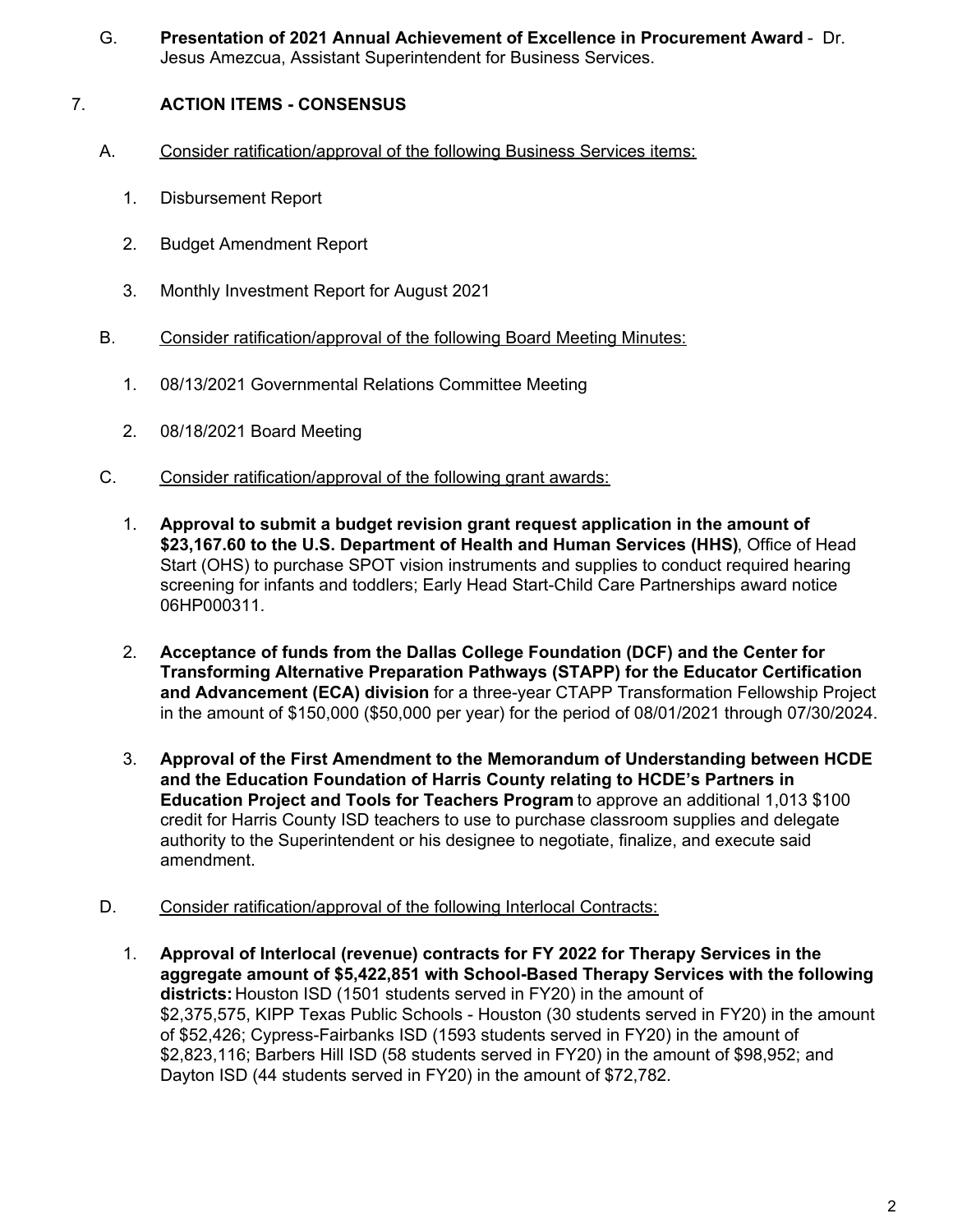- 2. **Approval of Interlocal (revenue) contracts for FY 2022 in the aggregate amount of \$396,874 with Academic and Behavior School East** with the following districts: Pasadena ISD for ten (10) in-county annual contracts in the amount of \$206,050 (\$20,605 each); Texas City ISD for eight (8) out-of-county annual contracts in the amount of \$190,824 (\$23,853 each); for the contract period of 08/23/2021 through 06/03/2022.
- 3. **Approval of Interlocal (revenue) contracts for FY 2022 in the aggregate amount of \$95,412 with Academic and Behavior School West with the following district(s):** Brenham ISD for four (4) out-of-county annual contracts in the amount of \$95,412 (\$23,853 each) for the contract period of 08/23/2021 through 06/03/2022.
- E. Consider ratification/approval of the following items for the HCDE Choice Partners Cooperative:
	- 1. **Approval of HCDE Interlocal Agreements with:** Vision for Living Community Outreach, Houston, Texas; Trinity Episcopal Church, Houston, Texas; Communities in Schools of the South Plains, Inc., Lubbock, Texas; Guadalupe County, Seguin, Texas; Boyd ISD, Boyd, Texas; Lansing Community College, Lansing, Michigan-Signature Only., and Greece Central School District, Rochester, New York - Signature Only.
- F. Consider ratification/approval of the following items for Internal Purchasing:
	- 1. **Approval to increase the allowable maximum contract amount under CH Local FY 2021** for Butler Business Products, (job #s,18/060JN-03, 20/002KD-02, 15/039KC-02, 20/004KD-01, 20/005KD-02, 18/075KD-04, 19/033MJ-04, 20/008KD-01, 16/011MP-02, 16/057KC-04, 19/025KD-01, original amount \$380,000), requesting new total amount of \$442,000 (increase of \$62,000), Humble ISD, (Interlocal contract, original amount of \$160,000), requesting new total amount of \$172,000 (increase of \$12,000), and SOA Fin 1st, (job no. 20/019KJ, original amount of \$80,000), requesting new total amount of \$99,300 (increase of \$19,300).
	- 2. **Approval of Contract Award for job no. 21/056YR-02 Short Term Vocational Training Programs for Harris County Department of Education Adult Education Division with the following proposer(s):** Academy of World Education, LLC; Brandon E. Martin dba BEM Solutions, LLC; and Business101 Consultants & Trainers, LLC for the period of 09/15/2021 through 09/14/2026, subject to annual appropriations of funding.
- G. Consider ratification/approval of the following Revenue Agreements:
	- 1. **Approval of Certification Contribution Agreement (revenue) between the HCDE CASE for Kids Division and the Gulf Coast Workforce Board** for the period of 10/01/2021 through 09/30/2022. HCDE will certify \$1,500,000 in after-school program expenditures to receive matching funds from the Gulf Coast Workforce Board for CASE Quality Improvement programming in the amount of \$1,753,386.
	- 2. **Approval of Service Agreement (revenue) with United Way of Greater Houston for CASE for KIDS** to provide quality support and training services on Youth Program Quality Intervention (YPQI) for the Out 2 Learn Network of after-school programs in Harris County for the period of 09/16/2021 through 9/15/2022 in an amount of \$97,000.

## 8. **ACTION ITEMS - NON-CONSENSUS**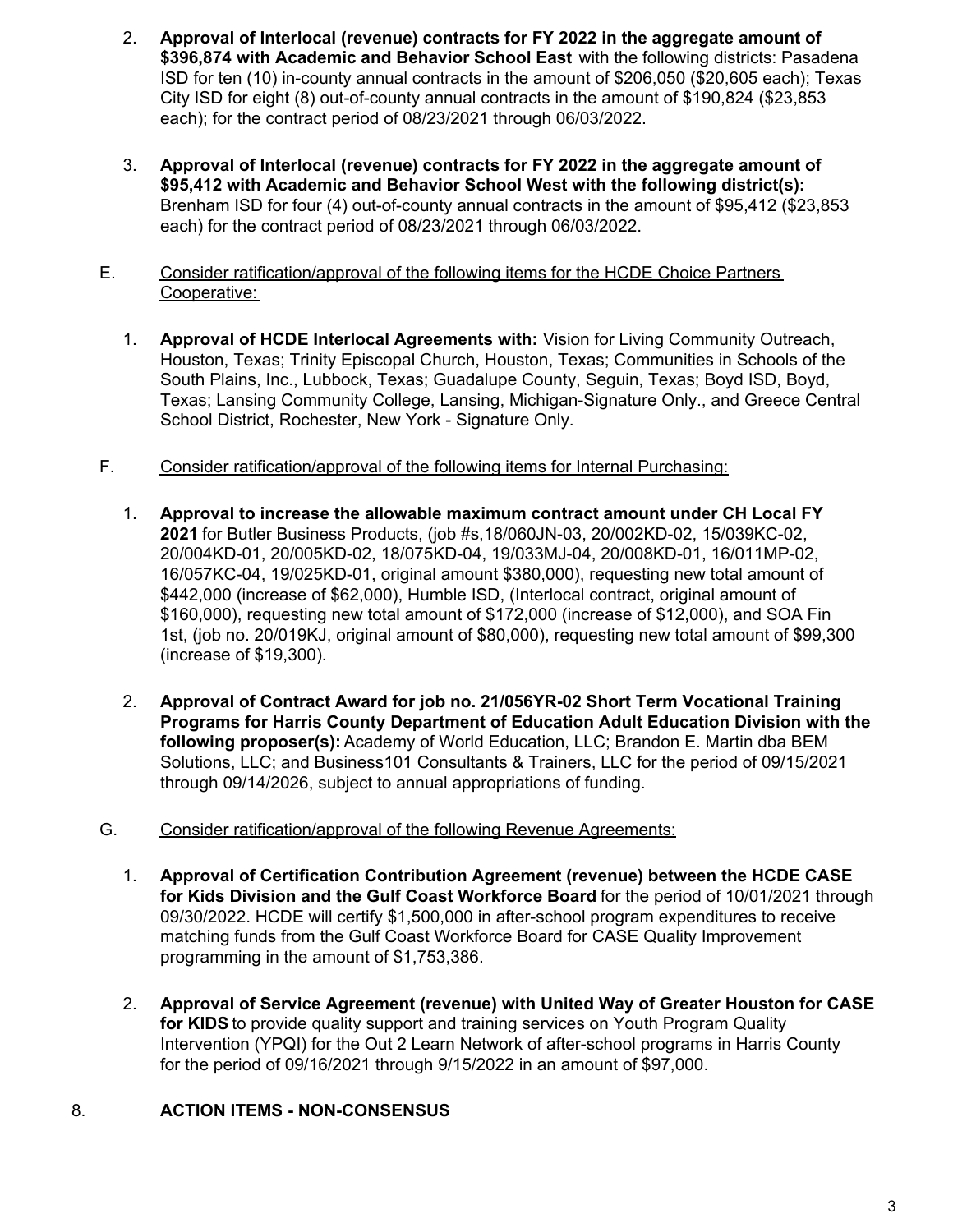- A. **Consider a proposed Tax Rate of \$0.004990 per \$100 assessed property value for Tax Year 2021 (Fiscal Year 2021-2022).** The NNRR (no-new-revenue rate) has been calculated at \$0.004807 per \$100 assessed property value. The recommended tax rate is below the VAR (voter approval rate) of \$0.005202. If approved, the proposed tax rate will not require additional public hearings and notices.
- B. **Approval of HCDE's contract for delinquent tax collection with Linebarger, Goggan, Blair and Sampson, LLP:** The term of the contract shall commence upon the execution of all parties and remain in effect through 06/30/2022 and may renew with mutual agreement of the parties for a one (1) year term, for a maximum period of one (1) renewal period.
- C. **Adopt resolution regarding conveyance of sidewalk easement at ABS East** to the City of Houston, Texas. (This legal action is necessary to obtain building permit to proceed with the construction of the PFC Project).
- D. **Adopt resolution regarding conveyance of sanitary sewer easement at ABS East** to the Church of God (adjacent property owner tied to existing sewer line). (This legal action is necessary to obtain building permit to proceed with the construction of the PFC Project).
- E. **Ratification of Service Agreement with The Council on Recovery under job no. 21/066DR to provide Adolescent Recovery Support & Counseling Services** for the period of 09/01/2021 through 08/30/2022 in the amount not to exceed \$240,000.
- F. **Approval of the AIA B105 Contract with Johnston LLC (RFQ #20/043IA)** to provide engineering and architectural services for the Conference Center Upgrades for the period of 09/15/2021 to 02/04/2022 in an amount not to exceed \$54,500.
- G. **Approval of a Contract Award for job no. 21/067IA for Property and Casualty Insurance with the following vendor:** McGriff, Seibels & Williams of Texas, Inc. in an estimated amount of [\\$597,380.64](https://597,380.64) for the period of 10/01/2021 through 09/30/2022.
- H. **Consideration and possible action regarding the disposal of the house located on 629 King Street property**
- I. **Approval to reschedule regular December board meeting to December 8, 2021.**
- 9. **EXECUTIVE SESSION** Under the Texas Government Code pursuant to any and all purposes permitted by Sections 551.001-551.084, including, but not limited to: 551.071; 551.074
	- A. **Deliberate** the appointment, employment, evaluation, reassignment, duties, discipline and/or dismissal of HCDE employees.
	- B. **Deliberate** the purchase, exchange, sale and/or value of real property(ies) and obtain legal advice regarding the same.
- 10. **RECONVENE** for possible action on items discussed in executive session
- 11. **Discussion and possible action regarding future agenda items**
- 12. **INFORMATION ITEMS**
	- A. **Human Resources Information Items**